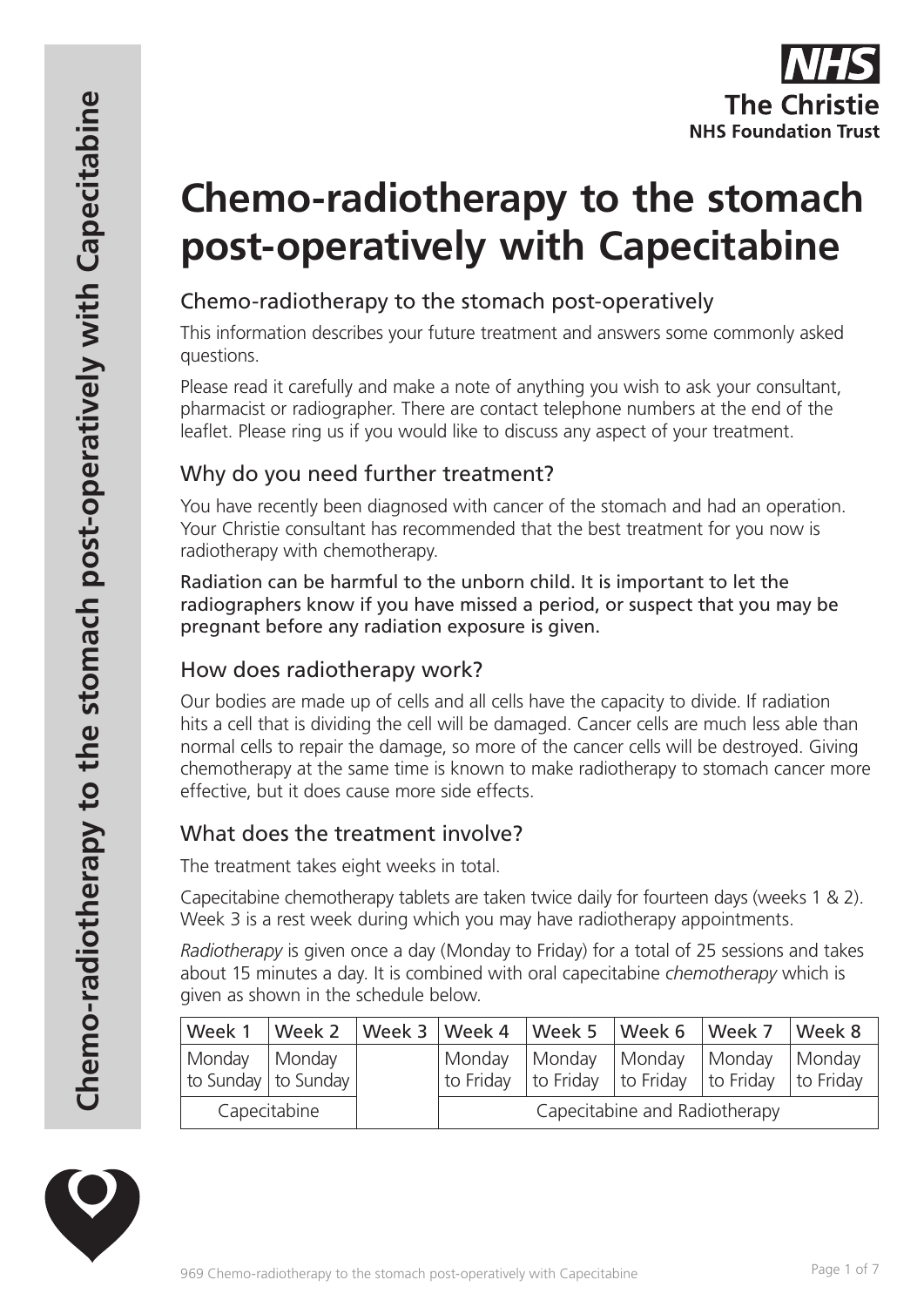Radiotherapy starts at the beginning of week 4 and is delivered on Monday to Friday for 5 weeks. The capecitabine chemotherapy tablets are also re-started but only taken on weekdays (same days as the radiotherapy treatment). You will need to take these tablets twice a day.

Before starting treatment you will have to visit the hospital for the following tests:

- blood tests
- radioisotope scans to check your kidney function
- radiotherapy planning (you will need to make several visits to the radiotherapy department before treatment begins – see below)

# Taking capecitabine (see capecitabine patient information leaflet/ patient diary)

Capecitabine tablets come in two strengths: 150mg and 500mg tablets. You will have two separate boxes, one for each strength. Your height and weight will help us to calculate how many tablets you need to take.

- 1. Take the tablets twice a day [morning and evening] 10 to 12 hours apart.
- 2. Take the tablets within 30 minutes after food, for example, after breakfast and an evening meal. It doesn't have to be a large meal. It can be a snack such as a sandwich.
- 3. Take the tablets with water only.
- 4. Store your tablets in a cool dry place.
- 5. If you miss a dose do not double up the next dose. Take your regular dose at the next scheduled time. Bring back any left-over tablets to clinic.

Capecitabine will interact with warfarin (a blood thinning tablet). You should tell your doctor if you are taking warfarin and a different blood thinning agent can be prescribed. Capecitabine also interacts with phenytoin and allopurinol. Tell your doctor if you are taking these drugs.

When you collect your tablets from pharmacy, a member of the pharmacy team will discuss the side effects and advise you when to call The Christie Hotline.

This treatment can have serious or possibly life-threatening side effects. It is very important that you report side effects straight away. Don't delay, if you feel unwell, please ring The Christie Hotline on **0161 446 3658**. The lines are open 24 hours a day.

# Planning the radiotherapy treatment

Everyone with cancer is different. To ensure that the treatment is designed to your particular needs, you will spend some time preparing for treatment.

Planning is usually carried out on a special X-ray machine called a 'simulator' and/or on a CT scanner. While you are on a simulator or CT scanner, you will need to remove any clothing covering the area being treated. The staff may ask you to swallow barium liquid agent to confirm that the right place has been identified.

An X-ray is taken in the simulator. Permanent ink marks will be made on your skin to show where treatment is to be given. These look just like small dots and are barely noticeable but will ensure that you are always in the correct position for the treatment course. A few days after this you will have a CT scan. Your doctors will use this to target the radiotherapy with reference to other investigations you have already had.

# Increased risk of serious infection

You are vulnerable to infection while you are having chemotherapy. Minor infections can become lifethreatening in a matter of hours if left untreated. Symptoms of infection include fever, shivering, sweats, sore throat, diarrhoea, discomfort when you pass urine, cough or breathlessness. We recommend that you use a digital thermometer so you can check your temperature. You can buy one from your local chemist.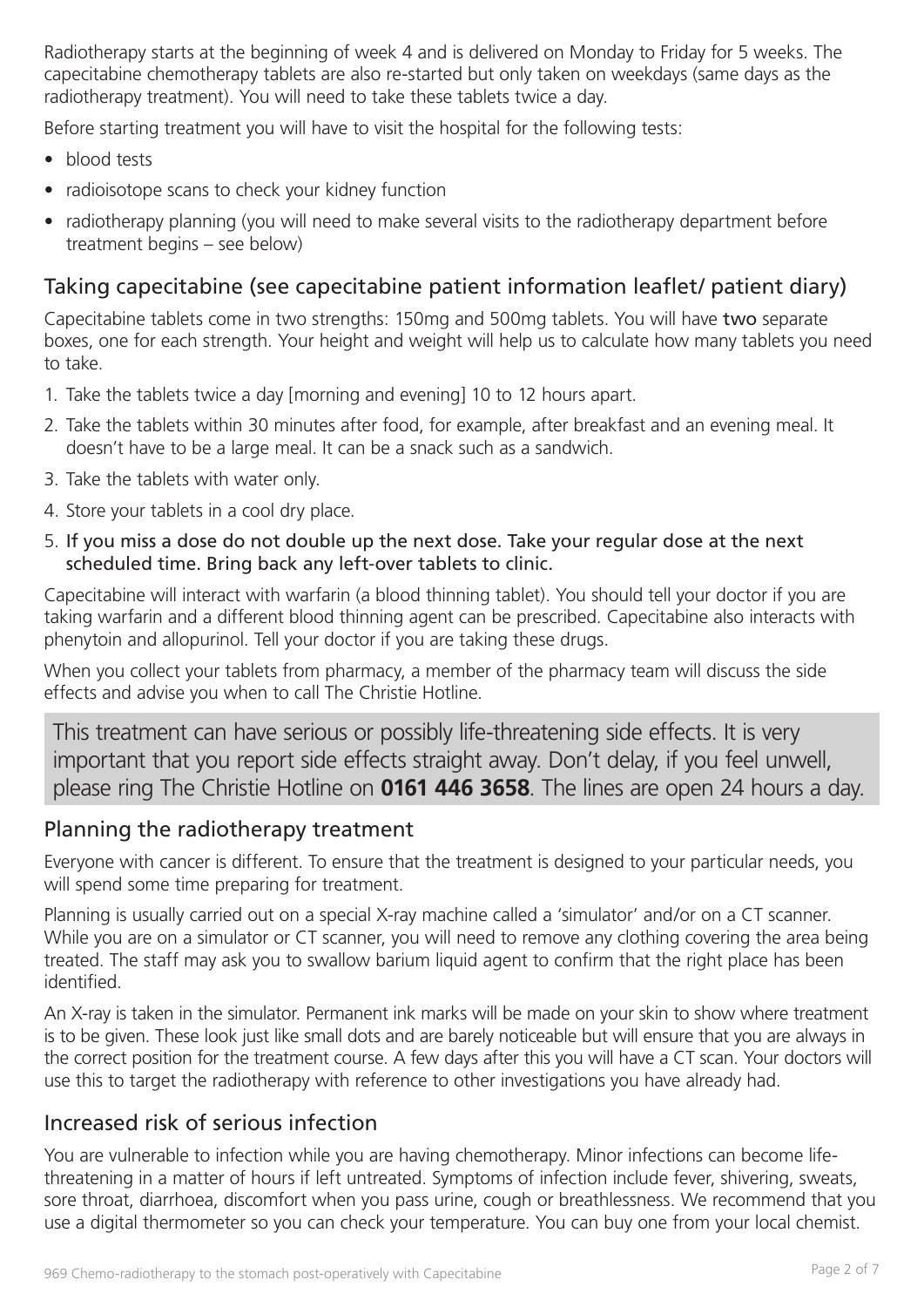If you feel unwell, you have symptoms of an infection or your temperature is 37.5ºC or above, or below 36ºC contact The Christie Hotline straight away on 0161 446 3658.

# Flu vaccinations

### **Is it alright for me to have a flu jab during the time I'm having chemotherapy?**

It's safe to have a flu jab, but depending on the sort of chemotherapy you have had, it may not give quite as much protection against infection as usual. Some patients may need two vaccinations. However, if you're thinking of having any other vaccinations, do check with your Christie doctor first, because some vaccines should be avoided.

# What are the side effects?

### Common side effects (more than 1 in 10)

#### • **Tiredness**

Radiotherapy and chemotherapy can both make you feel tired. This can last for a number of weeks after the treatment is finished. It is best to take it easy and don't push yourself too hard – rest when you feel tired.

#### • **Nausea or vomiting**

Chemotherapy and radiotherapy can both make you feel nauseous, particularly if the lower part of your gullet is being treated with radiotherapy. We will give you anti-sickness drugs to take before and after the chemotherapy and your doctor or nurse clinician can prescribe additional tablets, which you can take as needed. Ginger has natural anti-sickness properties and is available in different forms such as biscuits, tea and ginger ale. If you continue to feel or be sick, contact your GP or this hospital, because your antisickness medication may need to be changed or increased. If you are taking capecitabine and you feel sick or are sick, please contact The Christie Hotline for advice.

# **Diarrhoea**

**!** If you are taking capecitabine tablets and you have diarrhoea (more than 4 times in a day or once during the night) stop taking the tablets and contact The Christie Hotline straight away on 0161 446 3658.

Anti-diarrhoea tablets can be bought from a pharmacy or prescribed by your GP for a temporary period until this is resolved. If the problem persists contact this hospital. As the staff for a copy of 'Eating: help yourself' which has some useful ideas about diet when you are having treatment.

#### • **Watery eyes**

Your eyes may also water. Often, this will improve in time and needs no specific treatment but if you have ongoing symptoms please discuss this with your doctor or nurse.

#### • **Swallowing problems or heartburn**

The lining of the gullet becomes irritated during the treatment. You may feel as if you have a burning sensation when you swallow. In some cases this can be painful. Your Christie doctor or nurse clinician can prescribe soothing medicines such as liquid paracetamol or sucralfate to help you, so let us know as soon as swallowing becomes difficult. Occasionally your doctor may try using an acid suppressant.

Cool drinks or ice cream and jellies might help and it is advisable not to take hot drinks or eat spicy food. You may need a soft or liquidised diet as a temporary measure. Ask your nurse for a copy of 'Advice about soft and liquidised food'.

#### • **Skin**

The skin in the treated area might become a little pink or even red. You may find that the skin in the treatment area becomes red, sore and itchy. The severity of this reaction varies and depends on skin type (pale or darker skin). You may shower or bathe during your treatment period but be careful about the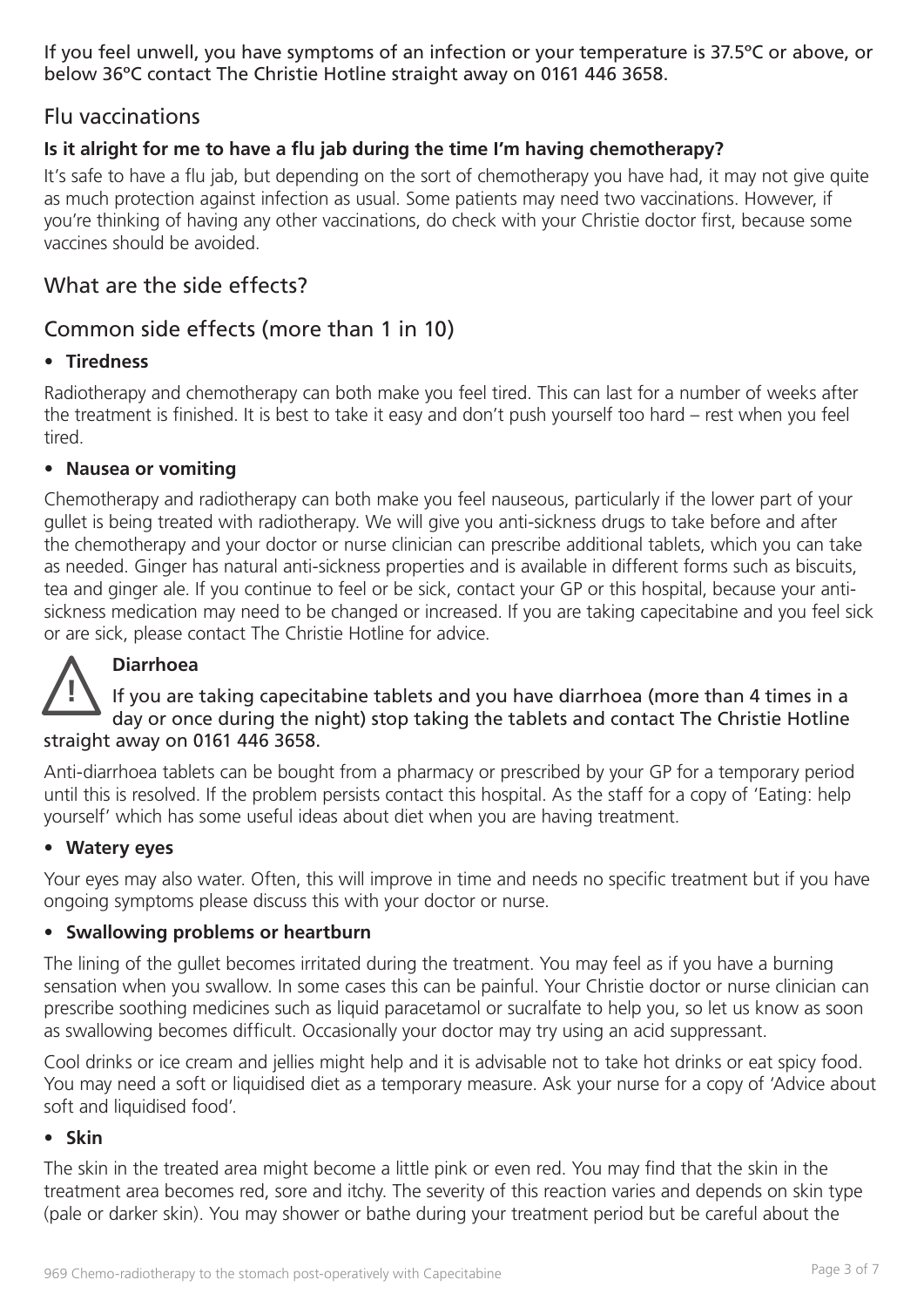water temperature. Don't have the water too hot and don't soak the skin for long periods. Use mild baby soap or Simple soap and avoid rubbing the area, especially if the skin is already red or itchy. It is best to pat the area dry with a soft towel. If your skin is very sore, mention it to the radiographers. They may recommend a suitable cream.

#### • **PPE (palmar-plantar erythema)**

The skin on your hands and feet may become very dry, red and sore with some cracking. Tell your doctor. Cream and tablets can be given which can help. Your chemotherapy dose may need to change. Try to keep your hands and feet cool and if possible, uncovered. If you are taking capecitabine tablets and your hands and/or feet become sore, please contact The Christie Hotline on 0161 446 3658 for advice.



#### **Sore mouth**

Your mouth may become sore or dry, or you may notice small mouth ulcers during this treatment. Drinking plenty of fluids and cleaning your teeth regularly and gently with a soft toothbrush can help to reduce the risk of this happening. We can prescribe a mouthwash for you to use during treatment. You can dilute this with water if your mouth is sore. Ask your doctor or nurse for further advice. There is also general mouth care information in the chemotherapy booklet.

If you continue to have a sore mouth please contact The Christie Hotline on 0161 446 3658 for advice.

#### • **Strange taste**

Occasionally during treatment you may experience a strange taste, sometimes described as metallic or bitter. A strongly flavoured sweet or mint will help to disguise this.

# Uncommon side effects (less than 1 in 10)

#### • **Anaemia (low number of red blood cells)**

While having this treatment you may become anaemic. This may make you feel tired and breathless. Let your doctor or nurse know if these symptoms are a problem. You may need a blood transfusion.

#### • **Bruising or bleeding**

This treatment can reduce the production of platelets which help the blood clot. Let your doctor know if you have any unexplained bruising or bleeding, such as nosebleeds, bloodspots or rashes on the skin, or bleeding gums. You may need a platelet transfusion.

# Serious and potentially life threatening side effects

In a small proportion of patients chemotherapy can result in very severe side effects which may rarely result in death. The team caring for you will discuss the risk of these side effects with you.

#### **Testing for DPD deficiency**

The body makes enzymes which break down chemotherapy drugs so that chemotherapy doesn't build up in the body and cause severe side-effects. A very small percentage of the population (approximately 1 in 20), either don't produce or produce less of an enzyme called DPD which would normally break down the chemotherapy drugs 5FU and capecitabine. This is called DPD deficiency. Reduced production of DPD is not an issue in day-to-day life, but it might mean that some patients experience severe and sometimes life-threatening side effects after 5FU or Capecitabine chemotherapy is given. Patients with DPD deficiency are more likely to develop severe mouth ulcers and diarrhoea and very low bloods counts increasing vulnerability to life threatening infections.

In order to check that it is safe for you to have this treatment, your team will be arranging a one off blood test. This test checks for some of the commonest abnormalities which can cause DPD deficiency.

Although DPD testing identifies many patients who are at risk of severe side-effects from 5FU and capecitabine, it does not identify all at risk patients. Severe and sometimes life-threatening side-effects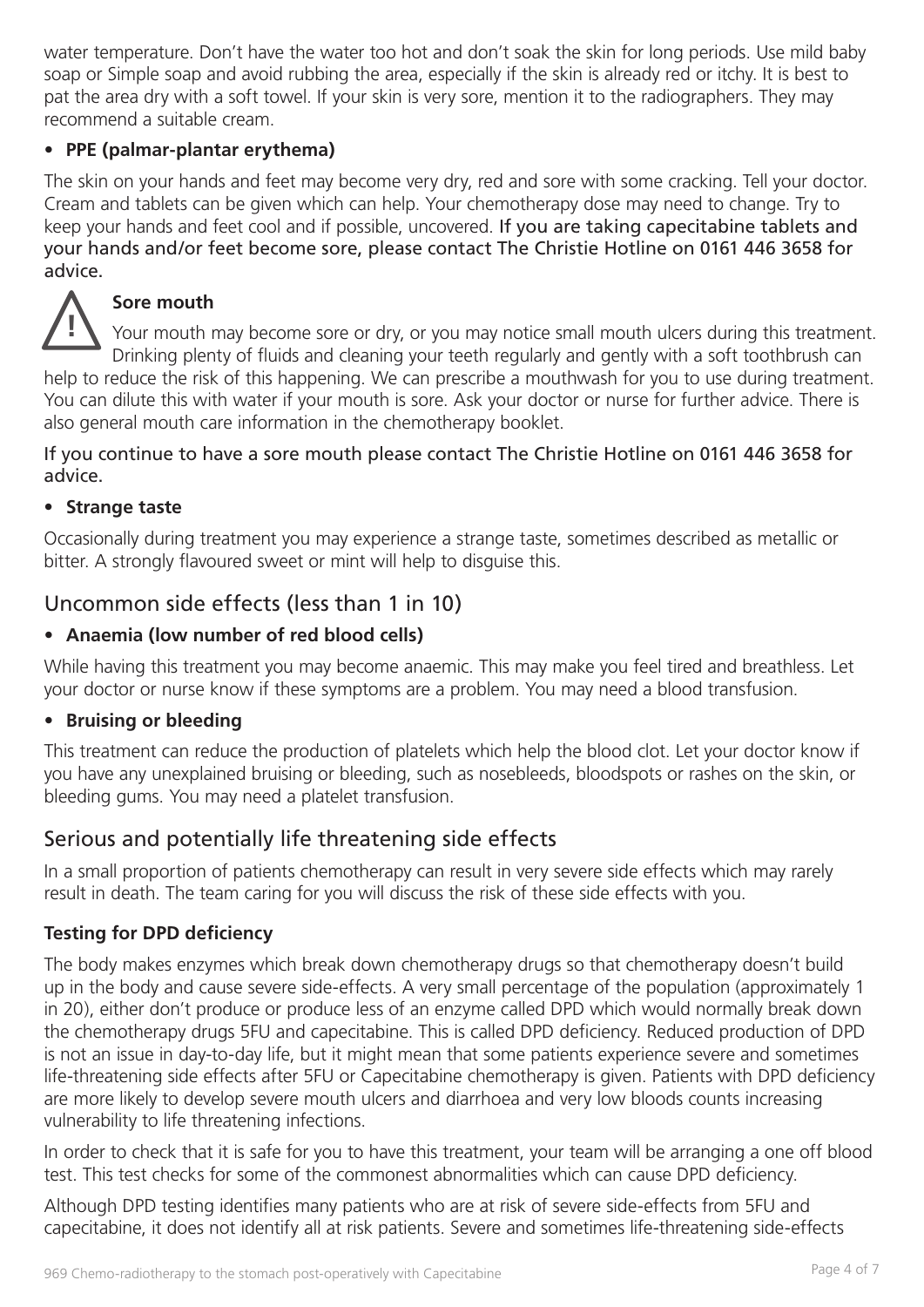can occur in patients who have had a normal test result. Therefore it is important that patients receiving chemotherapy monitor their symptoms carefully and contact The Christie Hotline if they become unwell.

#### **Chest pain or stroke**

**!** A small number of patients receiving capecitabine can experience chest pain (angina) or rarely have a heart attack. Extremely rarely this may lead to death. Other complications such as a stroke or a mini-stroke can happen but are exceptionally rare. If you develop any of these symptoms you should either contact The Christie Hotline on 0161 446 3658 for advice or in an emergency you should go immediately to your nearest Accident & Emergency department. You may have an electrocardiograph (ECG) to check your heart before you start your chemotherapy.

#### • **Blood clots**

During chemotherapy you are more at risk of blood clots in the legs (DVT) or lungs (PE). Occasionally these clots can be life-threatening. To help prevent clots, keep mobile and drink plenty of non-alcoholic fluids.

# Sex, contraception and fertility

**Protecting your partner and contraception:** We recommend that you or your partner use a condom during sexual intercourse while you are having the course of chemotherapy. Chemotherapy is dangerous to unborn babies and this will also protect you and your partner from any chemotherapy drugs that may be present in semen and in the vagina. If you suspect that you may be pregnant please tell your doctor immediately.

**Fertility:** This chemotherapy may affect your ability to have children. Your doctor or nurse should have discussed this with you. If not, please ask them before you start treatment.

#### **For female patients only:**

#### **Loss of periods**

Due to the effect of chemotherapy on the ovaries, you may find that your periods become irregular or stop. This is more likely in women over the age of 40 when most women will notice some change in their periods. It is less common in women under the age of 40 but does still happen and can result in significant menopausal symptoms (see section below). Even if your periods stop completely during chemotherapy your periods may come back several years later. This means that you may be able to become pregnant even many years after chemotherapy. It is very important to use contraception if you don't want to get pregnant.

#### **Menopausal symptoms**

When the ovaries stop working due to chemotherapy or during a natural menopause most women experience symptoms such as hot flushes, sweats (night and day) and vaginal dryness. These hormonal changes can make the vagina feel as though it has shrunk and become less easy to stretch. This is called vaginal atrophy and can result in discomfort, pain on sexual intercourse, itching and recurrent urine infections. If your ovaries don't start to work again the vaginal symptoms can be permanent, although the flushes and sweats tend to reduce and stop over a small number of years. Some women who have already gone through menopause may notice their symptoms worsening for a time after chemotherapy.

The vaginal symptoms can start early and the longer they are left the harder they can be to treat. Please contact your specialist nurse either in clinic or by phone when the symptoms first develop if you would like help. Symptoms can be managed in several ways including gels, essential oil pessaries and sometimes local oestrogen replacement. You may also find it helpful to request the booklet 'Menopausal symptoms and breast cancer' by Breast Cancer Now (either from your specialist nurse, the information centre at The Christie, or online).

### Late effects can include:

• Scarring of the lining of the bowel (adhesions) which can lead to bouts of abdominal pain or sickness. This could be mild and require simple bowel rest or be more serious requiring an operation. This is a rare side effect.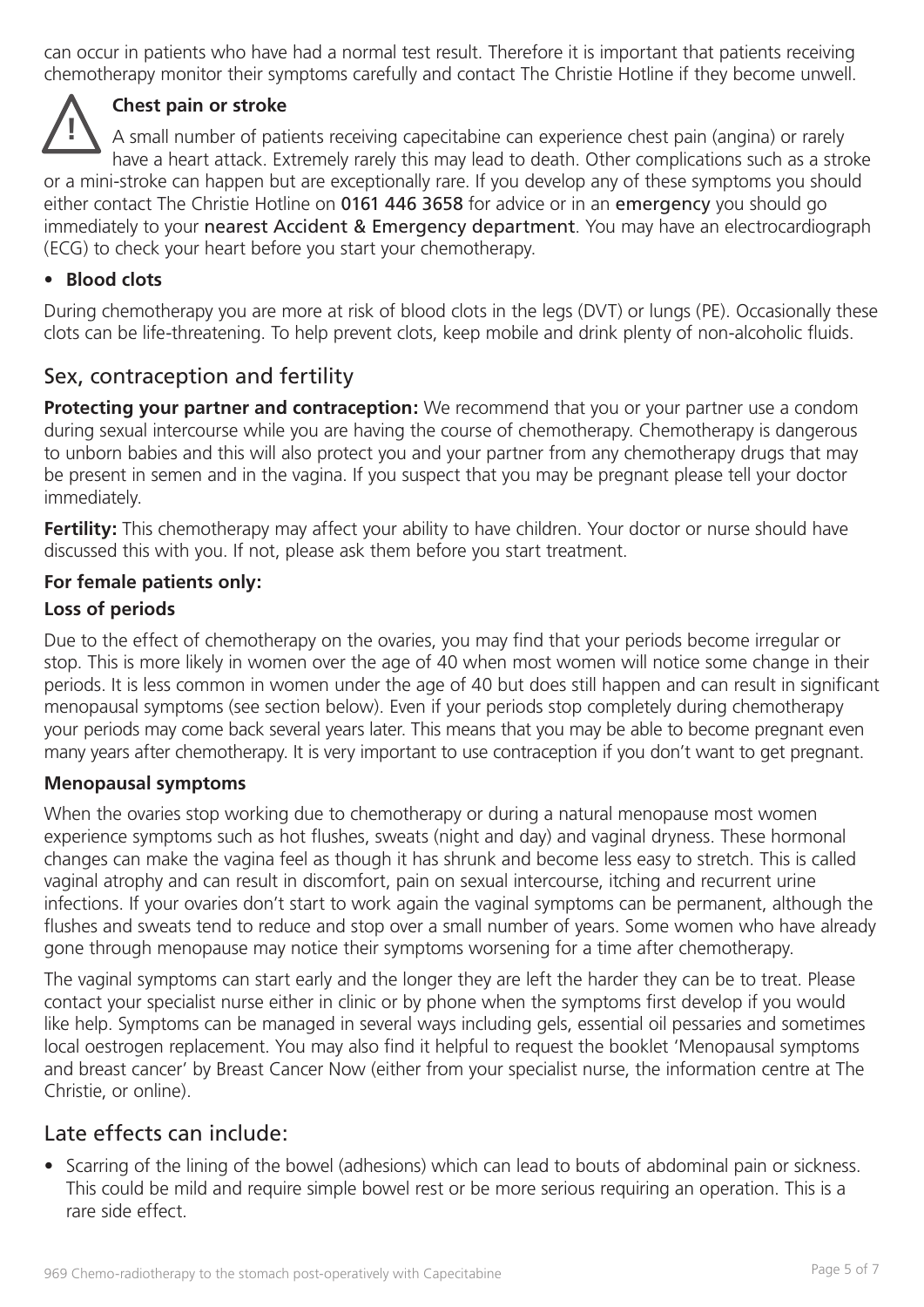- Chronic diarrhoea (malabsorption) caused by a reduction in pancreatic digestive enzyme production. The doctor can prescribe oral supplementary medication.
- Impairment of kidney function which can lead to high blood pressure (hypertension). This can be monitored and treated.

#### • **Breathlessness or cough**

Radiotherapy may leave the lungs with some scarring (fibrosis). This can mean that your lung doesn't work quite as well as it did before, and you may notice a slight increase in breathlessness or a cough. If this happens, make an appointment to see your GP or Christie doctor. It may be possible to learn breathing exercises or use medicine that will help reduce your breathlessness, but in some rare cases the breathing deterioration can be irreversible.

#### • **Chest or rib pain**

Rarely, radiotherapy can cause inflammation of the ribs leading to thinning of the bones. It is possible that a rib can break particularly after a bout of coughing or mild injury.

#### • **Spinal cord damage**

Radiotherapy may in extremely rare cases lead to injury to the spinal cord which can cause permanent difficulties in walking and loss of sensation in the lower body. Every effort is made to plan your treatment carefully so as to avoid this problem.

# What can I do to help myself?

It is very important that you try to keep your weight stable before and during the treatment. Try to eat small frequent meals or snacks throughout the day. Ask the radiotherapy or nursing staff for a copy of 'Eating – help yourself' which has detailed information about coping with problems such as difficulty in swallowing, nausea and lack of appetite.

You may need nutritional supplements if you are losing weight or you are not eating very well. They are available on prescription from your doctor. Ask for a copy of the booklet 'Nutritional supplements' for ideas. If you have any questions you can contact the dietetic department for general advice on 0161 446 3729.

If you are smoking, then it may be best to try to stop or reduce the number of cigarettes you smoke. Also, if you drink alcohol, it may be best to limit your intake and not drink any spirits. Please contact the smoking cessation and alcohol service for advice on 0161 956 1215 or 07392 278 408.

Take things easy whilst you are having treatment. Don't push yourself too hard – it only means that your body needs extra time to recover later.

# What support is available?

We hope that this information will help you to understand your proposed treatment. If you have any questions please contact:

#### **Clinical nurse specialists:**

| Vikki Owen-Holt                 | 0161 918 7368               |
|---------------------------------|-----------------------------|
| Esther McQueenie                | 0161 956 1073               |
| Sarah Tillott                   | 0161 956 1073               |
| Community nurse/Macmillan nurse | (please ask to be referred) |

*© 2021 The Christie NHS Foundation Trust. This document may be copied for use within the NHS only on the condition that The Christie NHS Foundation Trust is acknowledged as the creator.*